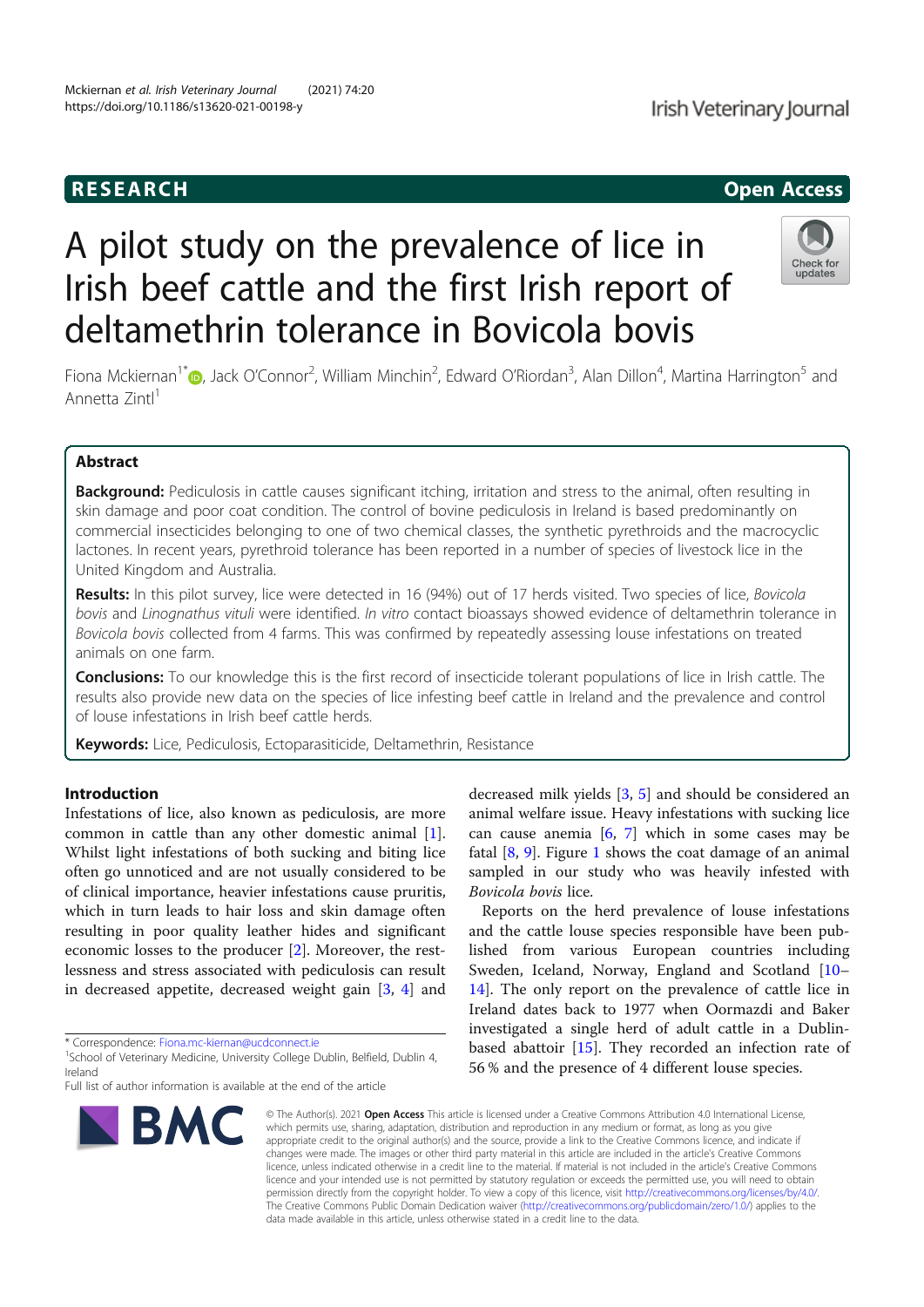

Fig. 1 A dorsal view of the shoulders of a heifer showing the coat damage caused by a heavy infestation of Bovicola bovis lice

Control of bovine pediculosis in Ireland, as in Europe, relies primarily on the use of commercial ectoparasiticides belonging to either the synthetic pyrethroid or macrocyclic lactone chemical classes. In recent years, concerns have been raised globally over the development of insecticide resistance in louse populations of livestock associated with the widespread use of ectoparasiticides in agricultural production. To date, resistance has been reported in a number of species of lice including Bovicola ovis, Bovicola ocellatus, Haematopinus tuberculatus and Haematopinus suis  $[16–19]$ . In 2015, Sands and colleagues published the first reports of deltamethrin tolerance in the cattle louse Bovicola bovis in the UK [20].

The aims of this pilot study were to evaluate the prevalence of louse infestations and species in beef cattle and to assess the efficacy of the synthetic pyrethroid deltamethrin on lice collected from heavily infested herds.

# Materials and methods

## Farm visits, louse collection and identification

17 beef farms were recruited opportunistically for this study with the help of Teagasc (the Irish Agriculture and Food Development Authority), MSD Animal Health and staff at the UCD School of Veterinary Medicine. None of the herds were closed. Prior to sampling it was not known if the participating farms were likely to have lice

or not nor whether the participating farms had had previous problems with the efficacy of any commercial louse management products. Farms were visited between January 2019 to March 2019 and November 2019 to March 2020. At the time of the visit, cattle had been housed for between 1 and 12 weeks. The treatment history of each animal since housing of that year was recorded. Each herd was sampled once, with the exception of farm 1, which was sampled on multiple occasions as described below. The number of animals selected for sampling on each farm ranged from 20 to 65 animals (5- 100 % of the herd). The great variation was due to the opportunistic nature of the sampling, as visits generally coincided with a date when the farmer was putting animals through the crush for other reasons such as anthelmintic treatment. Samples were collected from 5 documented louse predilection sites: the withers, shoulder, topline, flank and the rump/tail area [21]. At each site an area twice the width of the comb (amounting to approximately  $13 \text{cm}^2$ ) was combed 15 times using a fine-tooth plastic headlouse comb. The combings including lice, bovine skin scurf, hair and other debris were collected in a 100mm diameter polystyrene petri dish. A new petri dish and clean plastic comb were used for each animal. Samples were transported to the laboratory and maintained in an unilluminated incubator at 30 °C and 75 % relative humidity (RH).

Lice were examined under a dissection microscope and identified to species, sex and lifecycle stage using the taxonomic keys provided by Lapage [21]. Adult female Bovicola bovis lice collected from 4 farms were retained for in vitro bioassays.

# Repeat farm visits to assess insecticide resistance in vivo

In order to assess the efficacy of ectoparasiticide treatment in vivo and to validate the results of the in vitro bioassays, 65 animals in farm 1 were sampled on four occasions over a space of 7 weeks between January 2019 and February 2019 coinciding with louse treatment dates using a louse control product of the farm manager's choice, a deltamethrin-based pour-on. Animals were treated according to the manufacturers' instruction. The same animals were sampled on each occasion. Samples were taken from each animal according to the sampling protocol described above and recorded as the number of days post-treatment for lice, beginning on 'day 0'. Combings were analyzed as described above.

# In vitro contact bioassay to detect insecticide resistance in the cattle chewing louse Bovicola bovis

In vitro contact bioassays to assess the susceptibility of adult female Bovicola bovis to the synthetic pyrethroid deltamethrin were carried out as described by Levot & Hughes [22] with some modifications. Briefly, a stock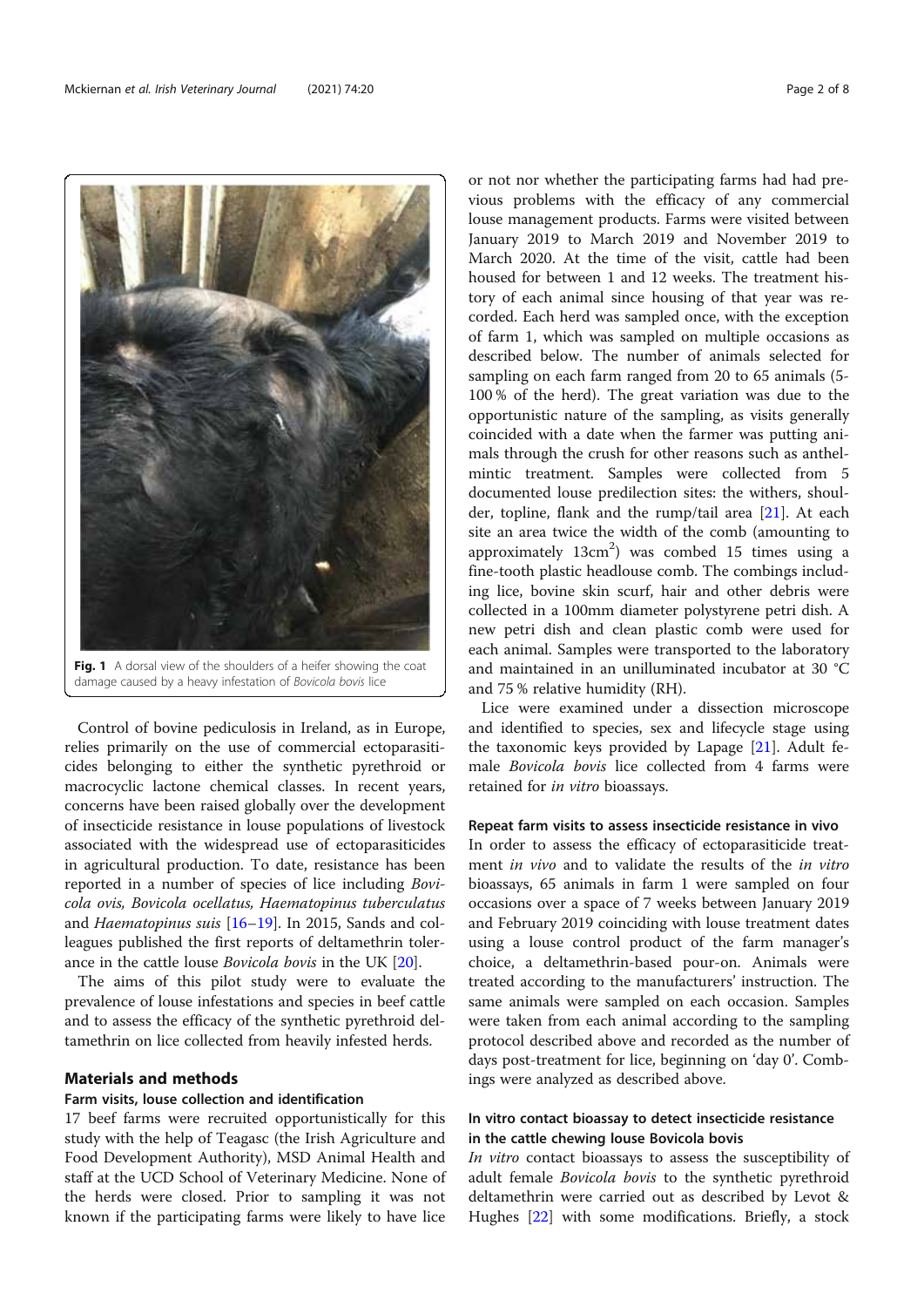solution of 50 mg/ml deltamethrin was prepared by dissolving 250 mg of 99.9% deltamethrin (Pestanal® analytical standard, product no. 45,423, Sigma-Aldrich®, USA) in 5ml of 99 % acetone. Stock solutions were stored at -20 °C for up to three months. For the bioassay, dilutions of 10 mg/ml and 5 mg/ml deltamethrin were prepared from the stock solution in 99 % acetone. 99 % acetone was used as a negative control and 2.5 % tea tree oil (Optima® Australian tea tree) diluted in 99 % acetone was used as a positive control [20]. 0.5ml of each dilution was pipetted onto 55mm diameter Whatman filter paper disks, and the disks placed in 55mm diameter glass petri dishes in a fume hood for 30 min to allow the acetone to evaporate.

Once the filter papers had dried, 10 adult female Bovicola bovis lice were placed onto each of the disks using forceps. The lids were replaced and the petri dishes returned to the incubator. Observations and records of louse mortality were made at 30 min, 1, 2, 3, 4 and 24 h from the start of the incubation period. Lice were considered dead when there was no movement of the legs, mouthpiece, antennae or abdomen even when probed with a forceps. Bioassays for each deltamethrin concentration were performed in triplicate.

As a control, the bioassay was also performed on Bovicola equi lice collected from a horse. As deltamethrinbased ectoparasiticides are not licenced for commercial use in horses in Ireland, it was assumed that these lice would be less exposed and therefore highly susceptible to exposure to deltamethrin.

#### Structured interviews with participating farmers

Prior to sampling, a structured interview was carried out with each farmer. In the interview, farmers were asked about the incidence of louse infestations in their herd, their use of commercial louse control products and whether they thought they were effective.

#### Data analysis

The results of the in vitro bioassays were expressed as percentage mean louse mortality at the various insecticide concentrations (and controls ) ± standard error. For each bioassay, the number of lice surviving at 1 and 0.5 % deltamethrin were compared to those in acetone control at the 24-hour timepoint using one-way ANOVA. Dunnett's multiple comparisons test was used for post-hoc analysis. In order to facilitate a more general comparison, the 24-hour mean louse mortalities were corrected using Abbott's formula [23].

## Results

# Prevalence of louse infestation

Of the 17 farms that were visited, lice were detected in 16 (94 %), with 51 % (335) of 652 animals being positive

for lice. The percentage of sampled animals that were positive for lice on each farm ranged from 10 to 100 %. 2 species of lice were identified, the chewing louse Bovicola bovis and the sucking louse Linognathus vituli. 88 % of infected animals were infested only with B. bovis and 5 % only with L. vituli. Mixed infestations of both B. bovis and L. vituli were found in 7 % of animals.

# Repeat farm visits to assess insecticide resistance in vivo

On the farm where animals were sampled on four occasions to assess the efficacy of ectoparasiticide treatment in vivo, lice were present on 52 % of animals in the herd on day 0, prior to any louse treatments being administered. On day 20 post-treatment with a deltamethrinbased pour-on, 88 % of animals were positive for lice and on day 27 post-treatment, 91 % of animals were positive (Fig. 2). On this date (day 27), the farm manager treated all animals a second time using the same deltamethrin-based product as used previously on day 0. On day 21 (21 days after the second louse treatment), lice were present on 62 % of animals.

# In vitro contact bioassay

In vitro contact bioassays to assess susceptibility to deltamethrin were performed on Bovicola bovis lice collected from 4 farms. These 4 farms were selected for deltamethrin susceptibility testing as large numbers of B. bovis lice (> 100 lice per farm) were collected during the on-site sampling visits. The 24-hour percentage mean louse mortalities (without Abbott's correction) for farms 1,2,3 and 4 are shown in Fig. 3.

On farm 1, there was a significant difference in the 24 hour louse mortalities between the experimental groups (1 % deltamethrin, 0.5 % deltamethrin, acetone & tea tree oil controls)  $(F = 13.84, P = 0.0016, df = 3)$ . Analysis of Dunnett's multiple comparisons post-hoc test showed that there was no statistical difference between the 24 hour mean louse mortalities in the 1 % deltamethrin assay and the acetone control  $(P = 0.1667)$  however there was a significant difference between the 24-hour mean louse mortalities of the 0.5 % deltamethrin and the acetone control assays ( $P = 0.0126$ ).

On farm 2, there was a significant difference between mean louse mortalities in all of the groups  $(F = 5.207,$  $P = 0.0276$ , df = 3) however post-hoc analysis showed that there was no significant difference in the mortalities of both, the 1 and 0.5 % deltamethrin groups and the acetone control at 24 h ( $P = 0.0924$ ;  $P = 0.4564$ ).

On farm 3 there was also a significant difference in the mean mortalities between all experimental groups  $(F =$ 24.31,  $P = 0.0002$ ,  $df = 3$ ). The mean louse mortalities at both the 1% deltamethrin ( $P = 0.0003$ ) and 0.5% deltamethrin  $(P = 0.0054)$  assays were statistically different from that of the acetone control.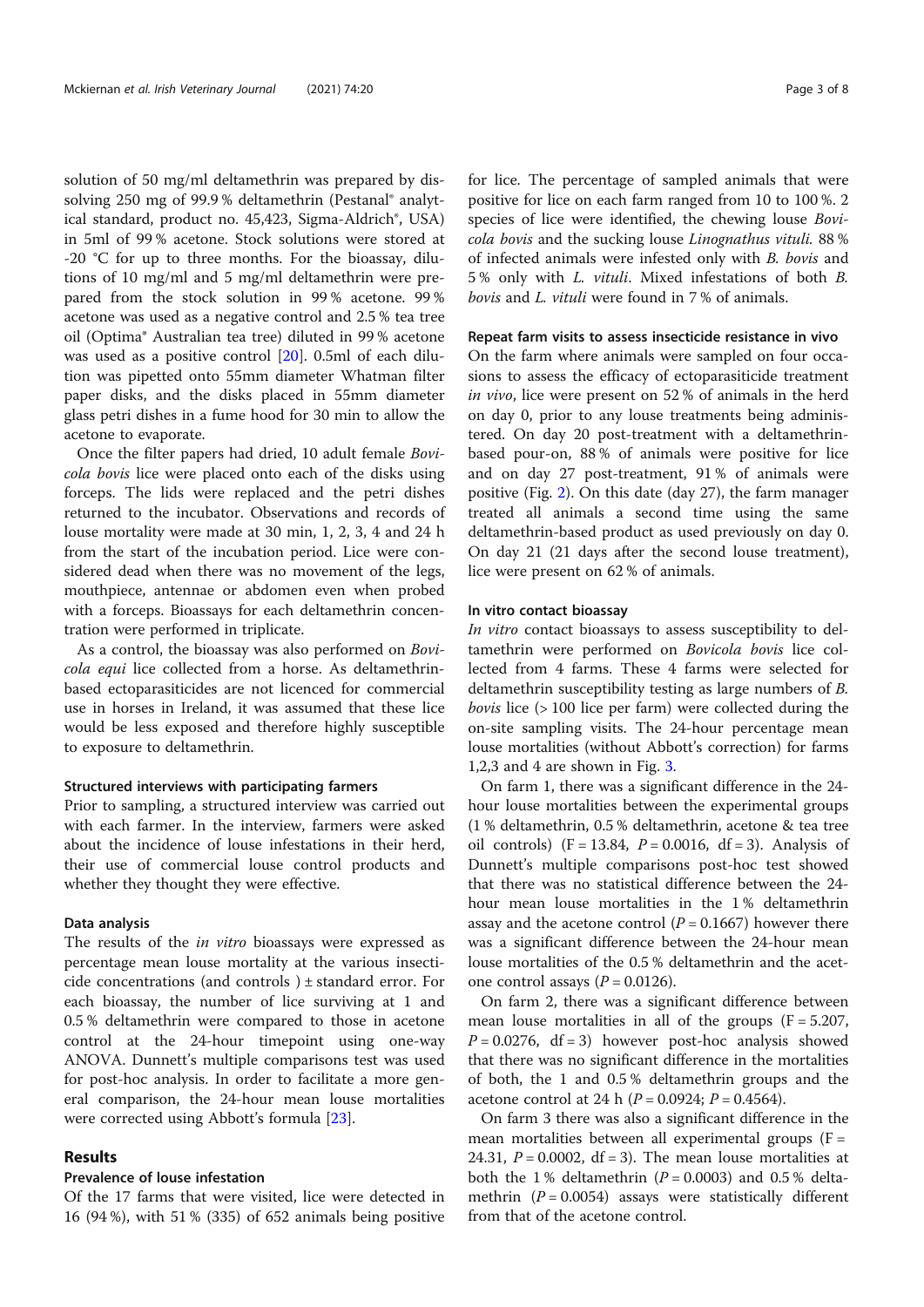

Similar results to farm 3 were observed on farm 4. There was a significant difference in the mortalities between all of the experimental groups ( $F = 19.00$ ,  $P =$ 0.0005,  $df = 3$ ) and post-hoc analysis showed that the 24hour mean louse mortalities of the 1% ( $P = 0.0031$ ) and 0.5 % ( $P = 0.0284$ ) deltamethrin assays were significantly higher than the acetone control.

Exposure of Bovicola equi lice to 1 and 0.5 % deltamethrin for 24 h resulted in 100 % mortality at both concentrations of deltamethrin.

In order to facilitate a more general comparison with published figures, louse mortality rates after 24 h of continuous contact with filter paper impregnated with deltamethrin were corrected using Abbott's formula. At 1 % deltamethrin, the percentage mean louse mortality rates following Abbott's correction were calculated as 33.34 % (± 8.6 %), 65.22 % (± 8.7 %), 95.45 % (± 3.8 %) and 66.67 % ( $\pm$  8.6 %) in farms 1, 2, 3 and 4 respectively. At 0.5 % deltamethrin the corrected values were 61.9 % ( $\pm$ 8.9 %), 34.78 % (± 8.7 %), 59.09 % (± 9 %) and 44.4 % (± 9.1 %) for farms 1, 2, 3 and 4 respectively.

# Structured interviews with participating farmers

100 % of the participating farmers stated that they treat their cattle for lice each year at least once during the

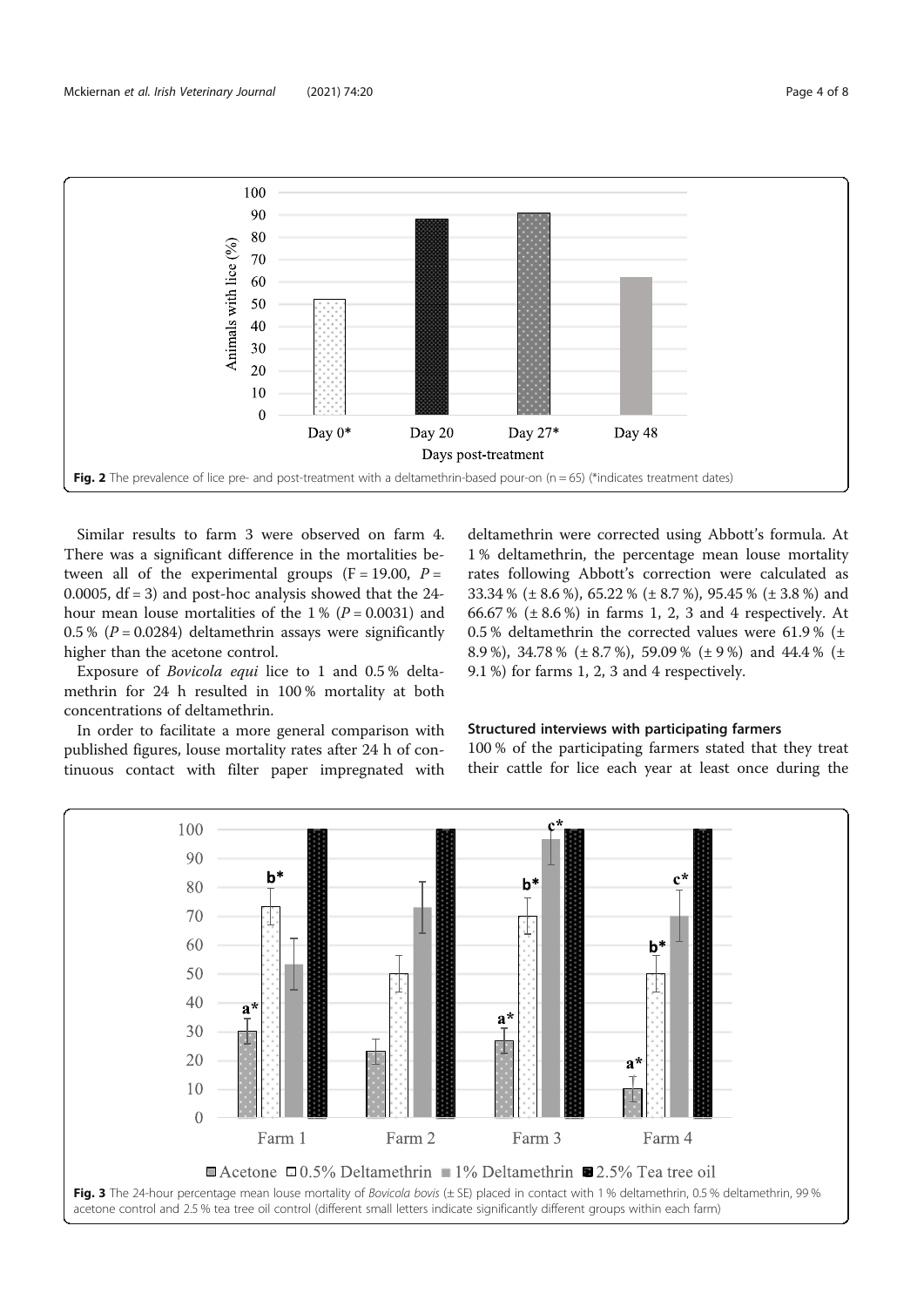winter housing period. 14 (82 %) of the participating farmers had treated their cattle for lice in the 8 weeks prior to the sampling visit.

Two farms had used two louse management products containing different active ingredients on their cattle while the remaining 12 farms had used just one louse management product. Ivermectin-, cypermethrin- and deltamethrin-based products were most commonly used with ivermectin- and cypermethrin-based products being equal in popularity across the 14 farms (31.25 %) followed by deltamethrin-based products (25 %). Doramectin-based products were used on just 1 farm (6.3 %). One farmer used a diazinon-based sheep dip product as he found products licensed for use in cattle to be ineffective.

13 (76 %) farmers reported no problems with louse infestations within their herd or with the efficacy of commercial louse management products. However, 4 farmers stated they had experienced efficacy issues with various deltamethrin-based products requiring several treatments to be effective.

# **Discussion**

In this pilot study, lice were recorded on 94 % of farms and on 51 % of animals confirming anecdotal evidence that seasonal infestations of cattle herds with lice are very common in Ireland. This herd prevalence was similar to what has been reported in the UK (75–80 %) [13, 14], Sweden (93 %) [10] and Iceland (70 %) [11]. Two species of lice were identified in the present study, the chewing louse Bovicola bovis and the sucking louse Linognathus vituli. Similar to reports from the UK [13, 14, 24], B. bovis was by far, the more prevalent. In contrast, a previous study conducted by Oormazdi and Baker, identified four species of lice in a group of cattle in a Dublin-based abattoir; the chewing louse Bovicola bovis and the sucking lice Solenopotes capillatus, Haematopinus eurysternus and Linognathus vituli [15]. Previous studies in the UK and Iceland also reported S. capillatus from cattle herds [11, 14]. According to Craufurd-Benson, the prevalence of S. capillatus in cattle herds is commonly underreported due its small size [25]. Furthermore, the face and head of the animal, which has been identified as a common predilection site of S. capillatus [24, 25], was not examined in this pilot study for logistical and animal welfare reasons. Further work will be required to determine whether this louse species was overlooked in our study or whether it has become less prevalent.

Results of the structured interviews showed that farmers rely on a range of commercial ectoparasiticides including both synthetic pyrethroid, particularly deltamethrin-, and macrocyclic lactone-based products. However, a number of farmers indicated efficacy problems with the former. These observations were born out by the *in vitro* contact bioassays using deltamethrin which showed deltamethrin-tolerance in B. bovis lice collected from four farms.

It is important to point out that published information on the minimum concentration of synthetic pyrethroids required to kill lice in livestock is somewhat conflicting. With regard to *in vitro* contact bioassays to assess insecticide tolerance in lice, FAO guidelines state that 'the survival of one or more louse at 5 mg/l (0.0005 %) or greater is taken as an indication of resistance'[26]. In contrast Boray and colleagues reported the minimum synthetic pyrethroid concentration required to kill B. ovis lice to be 0.5ppm or 0.00005 %, an order of a magnitude lower than that reported by the FAO [27]. In our study, B. bovis lice from 3 farms tolerated exposure to 1 % deltamethrin and B. bovis lice from all 4 farms tolerated exposure to 0.5 % deltamethrin, both of which are significantly greater concentrations than those specified by the FAO or Boray and colleagues. Using a commercial 1 % deltamethrin pour-on product to assess B. bovis tolerance in vitro, Sands and colleagues reported high levels of louse mortality in response to the undiluted product [20]. However, the authors attributed the high mortality rate to the suffocation of the lice by the caprylic triglyceride excipient rather than the susceptibility of the lice to deltamethrin. As we used laboratory-grade deltamethrin without oily excipients the louse mortality rates we observed were unequivocally due to the drug.

Because the dispersal of the insecticide through the coat of the treated animal is non-uniform [17, 28, 29], it has been suggested that the concentrations of deltamethrin that B. bovis are exposed to in in vitro bioassays are probably considerably higher than the concentrations that the lice are exposed to in vivo  $[20]$  and that in vitro testing is more reliable than in vivo testing [17]. We found that observations during repeat visits of one farm (farm 1) before and after treatment with a deltamethrinbased pour-on correlated well with the bioassay results.

B. equi lice proved to be an excellent control for the bioassay as they were found to be fully susceptible to deltamethrin. Similar results were reported in a French in vivo study in a group of horses infested with B. equi [30]. There are currently no commercial deltamethrinbased louse management products licensed for use in horses in Ireland [31] which probably accounts for the high susceptibility of *B. equi* lice to this ectoparasiticide.

Chewing lice are probably more prone to developing resistance than sucking lice because they are less affected by systemic treatments. Insecticides that are applied to the animal's coat disperse non-uniformly, probably resulting in the exposure of lice to sub-lethal concentrations and facilitating the emergence of pyrethroidtolerant louse populations [17]. Moreover, the ability of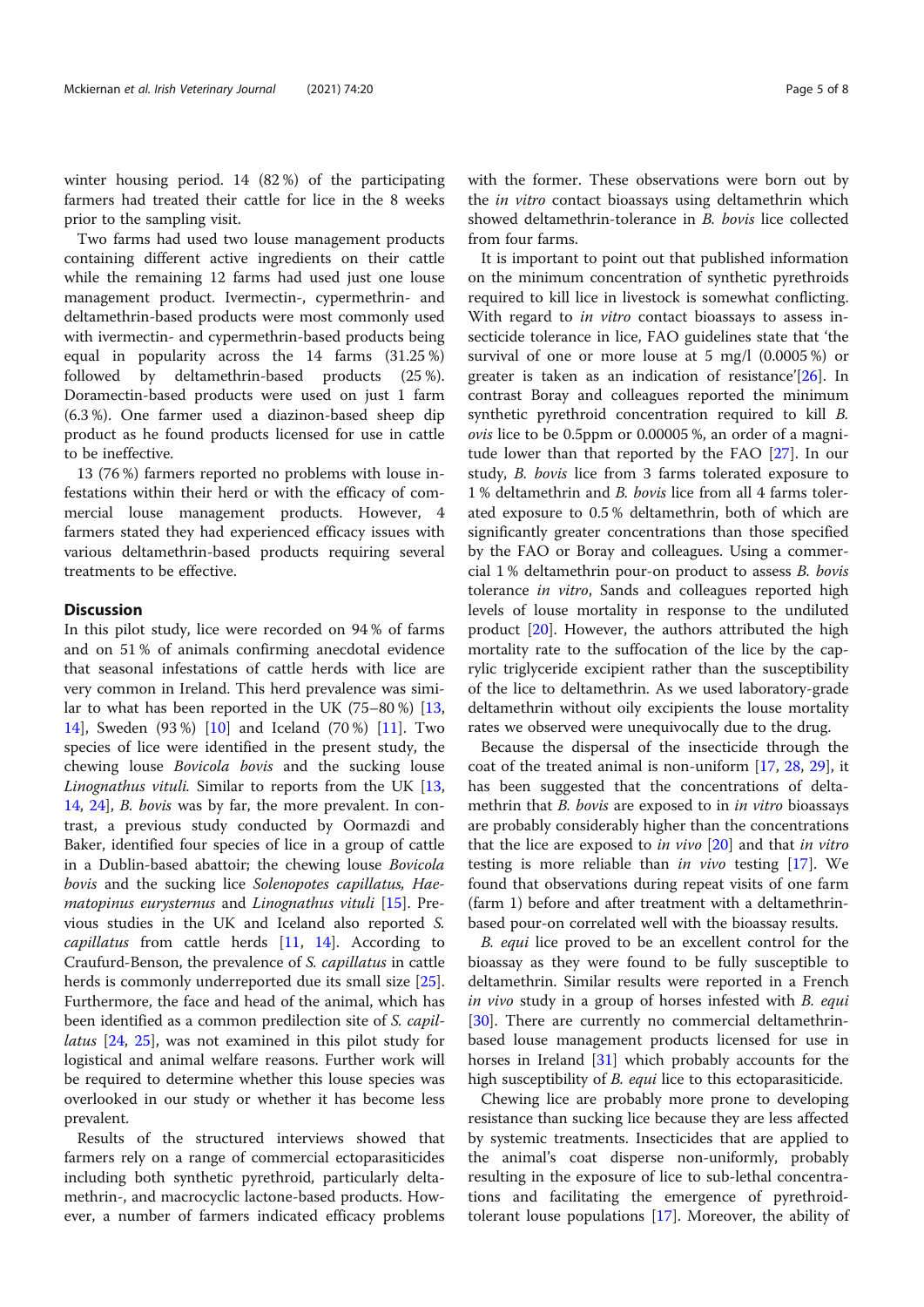Bovicola species to reproduce by parthenogenesis is also considered to be a major contributor to the emergence of insecticide resistance in Bovicola lice [17].

The widespread (over)use of pyrethroid-based products has led to the emergence of deltamethrin-resistant B. bovis lice in the UK [20], cypermethrin, alphacypermethrin and deltamethrin- resistant B. ovis lice in Australia [16, 32, 33] and cypermethrin and permethrin resistant *B. ocellatus* lice in the UK [17].

In comparison to the risks and the management of resistant populations of endoparasites such as parasitic nematodes and flukes, pesticide resistance in ectoparasites has not been given the same level of attention. Current methods for insecticide susceptibility testing are also less practical and limited in comparison to endoparasites, where laboratory tests such as the faecal egg count reduction tests are easily accessible, providing farmers with accurate information on the occurrence of endoparasite resistance on their farm. Moreover, providing advice on how to avoid resistance development within these populations remains a significant challenge, particularly with regard to obligate parasites such as lice. Firstly, when implementing integrated pest management strategies, the official advice is to use non-chemical treatment alternatives where possible [26]. However, there are very few non-chemical alternatives available to manage infestations of lice in comparison to other ectoparasites such as ticks, who can be targeted within the environment by means of pasture and grazing management. Secondly, current advice on how to manage resistant louse populations is quite conflicting and confusing. For example, official guidelines state that in order to reduce the incidence of insecticide resistance within louse populations, farmers should avoid an annual 'blanket treatment' of the entire herd in order to avoid unnecessarily treating un-infested animals [26]. However, in the same document it is also noted that by only treating the animals that are presenting with clinical signs of lice infestation, an effective reduction of overall louse populations within the herd is unlikely, as lice from untreated animals will spread to treated animals, re-establishing the infestation and necessitating subsequent treatments. Moreover, rotation between chemical classes as recommended to avoid resistance development is difficult due to the limited number of chemical classes that are licensed to treat cattle lice both in Ireland and abroad. Therefore, implementing this strategy is difficult and its effectiveness is limited, particularly when resistance to one chemical class has already occurred.

It is clear that in order to reduce the reliance of farmers on chemical treatments for treating infestations of lice, non-chemical alternatives should be made readily available. Future studies are warranted in order to evaluate the viability and functionality of non-chemical

treatments such as essential oils for treating infestations of lice in cattle. Moreover, straight-forward and easy-tofollow advice on sustainable control measures for lice and avoidance of insecticide tolerance needs to be developed. Routine ectoparasiticide susceptibility testing, similar to what is available for endoparasites of livestock should also be made readily accessible to farmers. This will not only allow for a better understand of the levels of ectoparasite insecticide resistance occurring on the farm but could also serve to improve productivity and animal welfare.

In order to slow the emergence of insecticide-resistant populations of lice amongst cattle herds, the management of cattle during the winter housing period should be considered holistically. According to official guidelines, overcrowding of animals within sheds should be avoided where possible during the winter housing period, as the crowding of animals within sheds can play a role in the increase in louse numbers during this period [26]. Whilst we recognize that this may not be a feasible louse control strategy for some producers, we feel that it is important to note that avoiding overcrowding during the winter housing period is one of the few nonchemical louse control strategies currently available. Anecdotal evidence collected from the participants in our study suggested that the use of hair clipping along the topline of the animal may also serve as a non-chemical method of louse control however at present there is no scientific evidence available to confirm these findings.

It is recommended that all newly purchased stock are quarantined and treated for lice upon arrival to the farm. When treating animals for lice, care should be taken to ensure that dosing is carried out correctly by following the manufacturers' guidelines. With regards to the use of Macrocyclic Lactone-based products, the product user should ensure that each animal is treated according to their weight and should regularly check that the dosing device is calibrated correctly to prevent underdosing [26].

It is important to note that the results of the study are somewhat biased due to the opportunistic sampling method, the relatively small sample size and the deviations in the number of animals sampled on each participating farm. Therefore, future studies including a larger, more representative number of farms are warranted in order to gain a better understanding of the prevalence of lice species and infestations in cattle (including dairy) and the levels of ectoparasiticide tolerance in Irish cattle lice. Despite this, this study presents new data on the emergence of insecticide-resistance populations of lice and to our knowledge, the first record of deltamethrin resistance in B. bovis lice in Irish cattle.

# Conclusions

The occurrence of pediculosis in cattle herds is associated with significant production losses and animal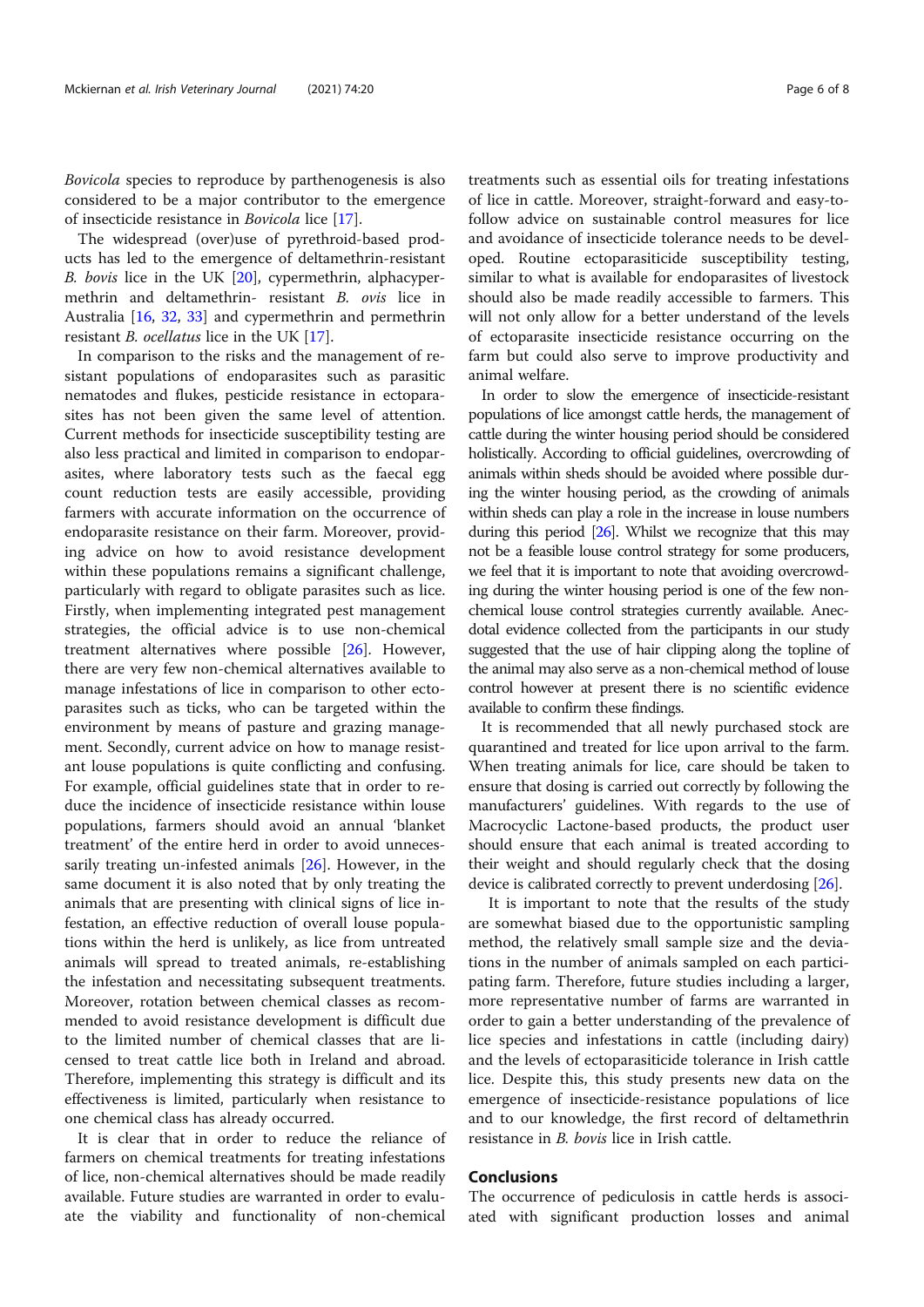welfare concerns. With the emergence of insecticidetolerant populations of lice, information on the prevalence and control of louse infestations is important in order to ensure that infestations can be appropriately controlled and the spread of insecticide resistance slowed.

Our study provides new information on the cattle louse species present in Ireland and the control measures used by Irish farmers. Furthermore, we provide evidence that pyrethroid-tolerant populations of B. bovis lice are also emerging in Ireland, adding to existing reports of insecticide tolerance occurring globally in livestock lice.

#### Abbreviation

FAO: The Food and Agriculture Organization of the United Nations

#### Acknowledgements

The authors gratefully acknowledge MSD Animal Health for funding this study. We would also like to thank Eddie Mulligan and Francis Collier (Teagasc Grange) for their helpful insights and all of the participating farmers and farm managers for facilitating the sampling visits.

#### Authors' contributions

FM carried out the field and lab work and drafted the manuscript. JO'C, WM and AZ conceived and planned the study. JO'C, WM, EOR, AD and MH helped to organize logistics and to recruit farmers. AZ helped in selecting and optimizing the various methods used in the study and in drafting the manuscript. The author(s) read and approved the final manuscript.

#### Funding

This study was completed as part of the project The prevalence and control of ectoparasites in Irish cattle herds' funded by MSD Animal Health.

#### Availability of data and materials

Not applicable.

#### **Declarations**

Ethics approval and consent to participate Not applicable.

# Consent for publication

Not applicable.

#### Competing interests

The authors declare that JO'C and WM are employees of MSD Animal Health and helped to secure the funding for this study.

#### Author details

<sup>1</sup>School of Veterinary Medicine, University College Dublin, Belfield, Dublin 4, Ireland. <sup>2</sup>MSD Animal Health, Dublin, Ireland. <sup>3</sup>Teagasc, Animal & Grassland Research and Innovation Centre, Grange, Dunsany, Co. Meath, Ireland. <sup>4</sup>Teagasc Moorepark, Fermoy, Co. Cork, Ireland. <sup>5</sup>Teagasc Oakpark, Co. Carlow, Ireland.

# Received: 8 January 2021 Accepted: 21 June 2021<br>Published online: 05 July 2021

#### References

- 1. Urquhart GM, Armour J, Duncan JL, Dunn AM, Jennings FW. Veterinary Parasitology. Essex: Longman Scientific and Technical; 1987.
- 2. Coles GC, Hadley PJ, Milnes AS, Green LE, Stosic PJ, Garnsworthy PC. Relationship between lice infestation and leather damage in cattle. Veterinary Record. 2003;153:255–9.
- 3. Matthysse JG. Cattle Lice, Their Biology and Control. Cornell Univ Agricul Exper Station. 1946;832:1–67.
- 4. Gibney VJ, Campbell JB, Boxler DJ, Clanton DC, Deutscher GH. Effects of Various Infestation Levels of Cattle Lice (Mallophaga: Trichodectidae and Anoplura: Haematopinidae) on Feed Efficiency and Weight Gains of Beef Heifers. J Econ Entomol. 1985;78:1304–7.
- 5. Fadok VA. Parasitic skin diseases of large animals. Veterinary Clinics of North America. 1984;6:3–22.
- 6. Ammelounx B. Severe anaemia in a calf as a result of heavy louse infestation (Linognathus vituli). Tierdrztliche Umschau. 1980;35:692–6.
- 7. Mehrotra P, Singh T. Studies on some blood constituents of calves infested with Linognathus vituli (Linn). Indian J Anim Health. 1986;25:29-32.
- 8. Lasisi OT, Eyarefe OD, Adejinmi JO. Anaemia and Mortality in Calves Caused by the Short-Nosed Sucking Louse (Haematopinus Eurysternus) (Nitzsch) in Ibadan. Nigerian Vet J. 2010;31:295–9.
- 9. Otter A, Twomey DF, Crawshaw TR, Bates P. Anaemia and mortality in calves infested with the long-nosed sucking louse (Linognathus vituli). Veterinary Record. 2003;153:176–9.
- 10. Christensson D, Gyllensvaan C, Skiøldebrand E, Viring S. Løss på nøtkreatur i Sverige -en inventering (Lice in Swedish cattle -a survey). Svensk veterinártidskrift. 1994;46:119–21.
- 11. Eydal M, Richter S. Lice and mite infestations of cattle in Iceland. Icelandic Agricultural Sci. 2010;23:87–95.
- 12. Nafstad O, Grønstøl H. Eradication of Lice in Cattle. Acta Vet Scand. 2001;42: 81–9.
- 13. Milnes AS, Green LE. Prevalence of lice on dairy cattle in England and the bordering counties of Wales. Vet Rec. 1999;145:357–62.
- 14. Titchener RN. Prevalence of cattle lice on calves. Vet Record. 1983;112:460.
- 15. Oormazdi H, Baker KP. The effects of warble fly dressing using an organophosphorus compound on bovine pediculosis. Vet Parasitol. 1977;3: 85–8.
- 16. Levot G, Johnson PW, Hughes PB, Powis KJ, Boray JC, Dawson KL. Pyrethroid resistance in Australian field populations of the sheep body louse. Bovicola (Damalina) ovis Medical Veterinary Entomology. 1995;9:59–65.
- 17. Ellse L, Burden F, Wall R. Pyrethroid tolerance in the chewing louse Bovicola (Werneckiella) ocellatus. Vet Parasitol. 2012;188:134–9.
- 18. Singh NK, Haque M, Singh J, Singh H. Detection of deltamethrin resistance in buffalo louse Haematopinus Tuberculatus. Buffalo Bulletin. 2015;34:209–14.
- 19. Müller A, Bülow T. The resistance of the pig louse Haematopinus suis L. to insecticides used in the GDR. Monatshefte für Veterinärmedizin. 1988;43:230–2.
- 20. Sands B, Ellse L, Mitchell S, Sargison ND, Wall R. First report of deltamethrin tolerance in the cattle chewing louse Bovicola bovis in the UK. Vet Rec. 2015;176:231.
- 21. Lapage G, Gibson TE, Beesley WN. Veterinary parasitology. 2nd ed. Edinburgh: Oliver & Boyd; 1968.
- 22. Levot GW, Hughes PB. Laboratory studies on resistance to cypermethrin in Damalina ovis (Shrank) (Phthiraptera: Trichodectidae). Aust J Entomol. 1990; 29:257–9.
- 23. Abbott WS. A Method of Computing the Effectiveness of an Insecticide. J Econ Entomol. 1925;18:265–7.
- 24. Milnes AS, O'Callaghan CJ, Green LE. A longitudinal study of a natural lice infestation in growing cattle over two winter periods. Vet Parasitol. 2003; 116:67–83.
- 25. Craufurd-Benson HJ. The cattle lice of Great Britain. Parts I and II. Parasitology. 1941;33:331–58.
- 26. FAO. Guidelines resistance management and integrated parasite control in ruminants. 2004.
- 27. Boray J, Levot GW, Plant JW, Hughes PB, Johnson PW. Resistance of the sheep body louse Damalina ovis to the synthetic pyrethroids. In Australian Advances in Veterinary Sciences (Edited by P.M Outerridge). Australian Veterinary Association, NSW. 1988;130–136.
- 28. Kettle PR, Watson AJ, White DA. Evaluation of a deltamethrin formulation as a back-line treatment of sheep for the control of the sheep body louse (Damalinia ovis). New Zealand J Exper Agriculture. 1983;11:321–4.
- 29. Johnson PW, Darwish A, Dixon R, Steel JW. Kinetic Disposition of Xylenebased or Aqueous Formulations of Deltamethrin Applied to the Dorsal Midline of Sheep and Their Effect on Lice. Int J Parasitol. 1995;25:471–82.
- 30. Castilla-Castaño E, Vischi A, Navarro C, Lecru LA, Ribeiro C, Pradier S, Cadiergues M. Control of lice infestation in horses using a 10 mg/mL deltamethrin topical application. Irish Vet J. 2017;70:1–5.
- 31. HPRA. 2020. Available at http://www.hpra.ie/homepage/veterinary/veterina ry-medicines-information/find-a-medicine?query=Deltamethrin&field= ACTIVESUBSTANCES Accessed 9th July 2020.